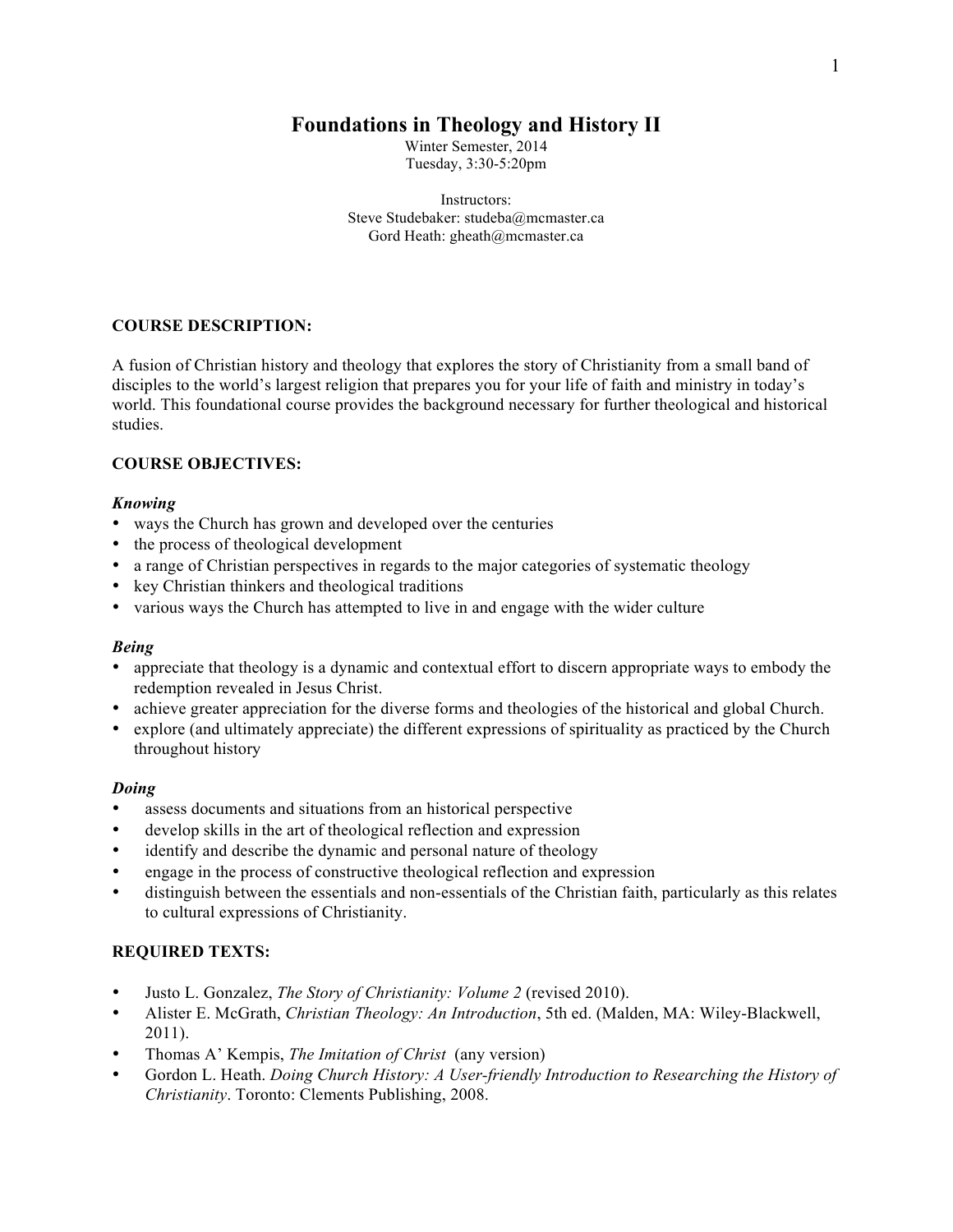• Recommended (especially for students studying theology for the first time): Grenz, Stanley J., Guretzki, David, and Nordling, Cherith Fee. *Pocket Dictionary of Theological Terms*. Downers Grove, Ill.: InterVarsity Press, 1999.

All required textbooks for this class are available from the College's book service, READ On Bookstore, Room 145, McMaster Divinity College. Texts may be purchased on the first day of class. For advance purchase, you may contact READ On Bookstores, 304 The East Mall, Suite 100, Etobicoke, ON M9B 6E2: phone 416.620.2934; fax 416.622.2308; e-mail books@readon.ca. Other book services may also carry the texts.

### **ASSIGNMENTS:**

The second semester's assignments help students develop specific skills within the disciplines of theology and church history. We especially encourage efforts to bring creative reflection to bear on issues vital to contemporary Christian thought, life, and ministry.

- Theology Paper: Students will write a research paper in theology.
- History Paper: Students will write a research paper related to the history of the church.
- Biographical Paper: Students will write a five-page paper reflecting on the life, legacy and contemporary application of a person's life and ministry.
- Vatican Two Interview: Students will interview a Roman Catholic priest, nun or bishop on the significance of the Second Vatican Council, and write a three-page reflection on the interview.
- Recite Apostles Creed: Each student will be required to memorize and recite the Apostles Creed once per semester. (pass/fail)

## **GRADING:**

- Theology Paper 35%
- History Paper 35%
- Bio-paper 20%
- Vatican Two Interview 10%
- Apostles Creed pass/fail
- Participation  $x$  factor  $(+/-)$

## **GENERAL COMMENTS:**

- Academic dishonesty is a serious offence that may take any number of forms, including plagiarism, the submission of work that is not one's own or for which previous credit has been obtained, and/or unauthorized collaboration with other students. Academic dishonesty can result in severe consequences, e.g., failure of the assignment, failure of the course, a notation on one's academic transcript, and/or suspension or expulsion from the College. Students are responsible for understanding what constitutes academic dishonesty. Please refer to the Divinity College Statement on Academic Honesty ~ http://www.mcmasterdivinity.ca/programs/rules-regulations
- McMaster Divinity College uses inclusive language for human beings in worship services, student written materials, and all of its publications. In reference to biblical texts, the integrity of the original expressions and the names of God should be respected. The NRSV and TNIV are examples of the use of inclusive language for human beings. It is expected that inclusive language will be used in chapel services and all MDC assignments.
- Essays must be handed in at the beginning of the class on the day they are due. All other essays will be considered to be late. Students may be exempted from the late penalty of 5% per day (not including weekends) if they attach to their essay a letter explaining the genuine emergency that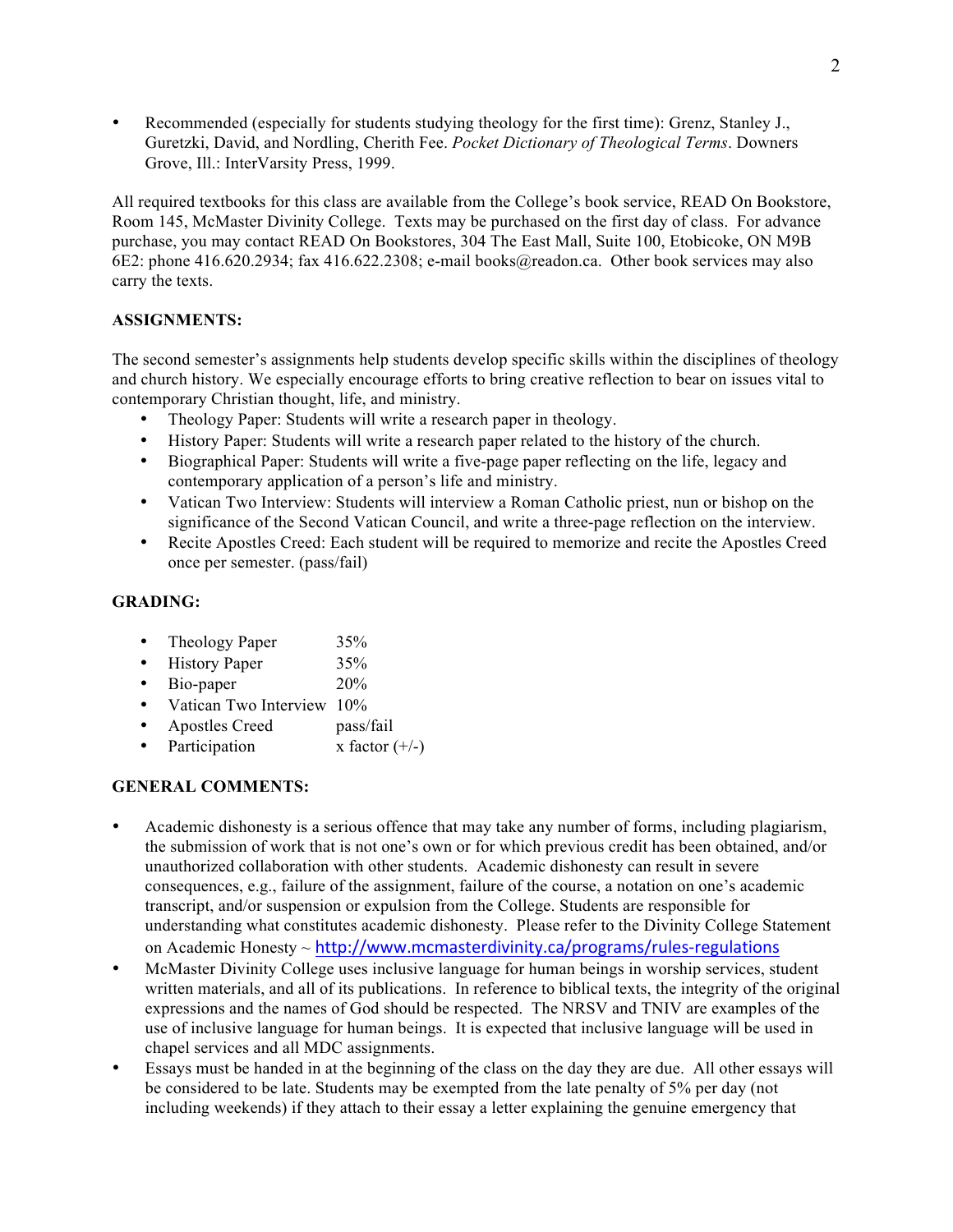delayed them. Late assignments (even ones with an extension) will not receive comments and constructive criticism from the professor/s, and may not be returned at the same time as the papers submitted on the due date. Submit an electronic copy on the due date or a hard copy before the due date if you are unable to be in class on the due date because of a foreknown absence.

- Two forms of submission of work are possible: (1) Electronic copies in MS Word. Please send the document with your last name and the paper title in the file name: for example, Studebaker.Wittmer.docx. (2) Hard copies should be stapled and submitted with a cover sheet.
- Unless noted otherwise, all written work must conform to the *McMaster Divinity College Style Guidelines for Essays and Theses*. For the PDF click here: http://www.mcmasterdivinity.ca/sites/default/files/documents/MDCStyleGuideMarch041 3.pdf
- Please turn off your cell phone and/or pager before the class begins.
- Please do not attend class if you are ill and contagious (e.g. the flu).

### **COMMENTS ON ASSIGNMENTS:**

### • **Theology Paper: Theological Reflections Skills**

This nine to ten page assignment provides the opportunity to develop skills in systematic theology. You select a theological topic and compare the way two traditions or figures articulate the issue. For example, how do Arminians and Calvinists explain the purpose of prayer in light of God's sovereignty? The paper describes the theology of both perspectives and brings them into critical dialogue. This assignment gives you experience working in a major topic area of systematic theology. Please talk to the professor/s, if you are unsure of a suitable topic.

### • **History Paper: Event**

This nine- to ten-page assignment provides the opportunity to develop skills in historical research is concerned with trying to gain an understanding of why a particular event in the church occurred. A clearly stated and argued thesis is central to this assignment. In order to do this, you must not only study primary sources, but also secondary sources. As you study the relevant secondary sources you will come to realize that different authors may have opposing interpretations as to why a particular event occurred. These differences are important to note and understand. See *Doing Church History* for further instructions. Please talk to the professor/s if you are unsure of a suitable topic.

### • **Biographical Reflection and Application**

This five-page paper enables you to gain an understanding of a historical figure's life and legacy as well as a contemporary application of the person's life and ministry. This is a fusion of historical and theological research, as well as an intentional application to contemporary life.

### • **Vatican Two Interview**

This three-page assignment requires students to interview a Roman Catholic priest, nun or bishop and ask about the following topics: general impressions of Vatican Two (especially if the priest was alive at the time), changes in Roman Catholic practices since Vatican Two, the response of Roman Catholics to Vatican Two, the attitude of Roman Catholics to Protestants (& Eastern Orthodox and Jews) pre and post Vatican Two, the growth of the Roman Catholic Church around the world since Vatican Two, the challenges that the Roman Catholic Church (and the church in general) faces in the  $21<sup>st</sup>$  century (and how